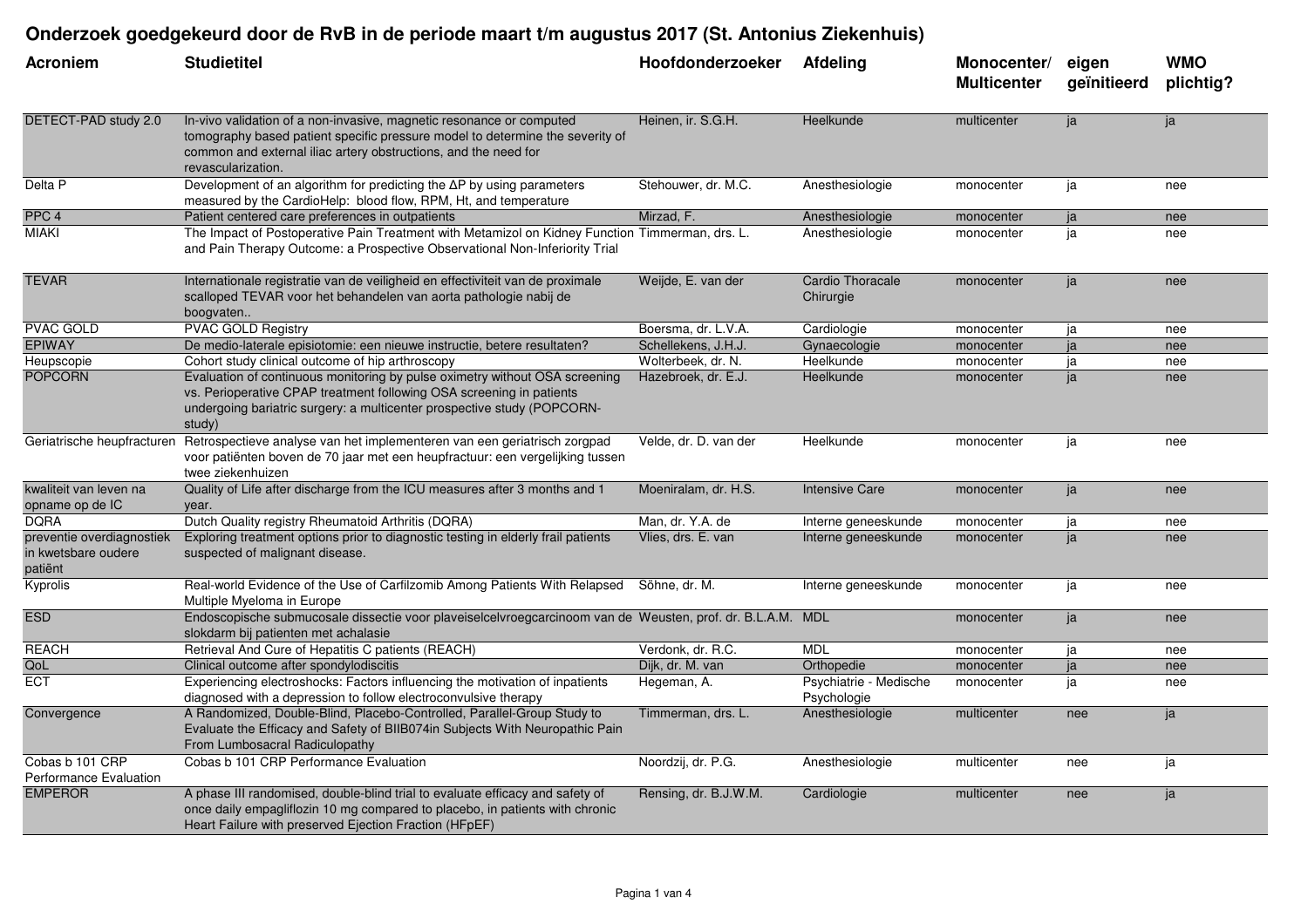| Acroniem                   | <b>Studietitel</b>                                                                                                                                                                                                                                                                          | Hoofdonderzoeker      | <b>Afdeling</b>     | Monocenter/<br><b>Multicenter</b> | eigen<br>geïnitieerd | <b>WMO</b><br>plichtig? |
|----------------------------|---------------------------------------------------------------------------------------------------------------------------------------------------------------------------------------------------------------------------------------------------------------------------------------------|-----------------------|---------------------|-----------------------------------|----------------------|-------------------------|
| <b>EMPEROR-Reduced</b>     | A phase III randomized, double-blind trial to evaluate efficacy and safety of<br>once daily empagliflozin 10 mg compared to placebo, in patients with chronic<br>Heart failure with reduced Ejection Fraction (HFrEF)                                                                       | Rensing, dr. B.J.W.M. | Cardiologie         | multicenter                       | nee                  | ja                      |
| <b>ACWAS</b>               | Acute cardioversion versus walt and see approach for symptomatic atrial<br>fibrillation in the emergency department, the ACWAS-trials                                                                                                                                                       | Dijk, V. van          | Cardiologie         | multicenter                       | nee                  | ja                      |
| CV185316_BMS               | An Open-label, 2x2 Factorial, Randomized Controlled, Clinincal Trial te<br>Evaluate the Safety of Apixaban vs. Vitamin K Antagonist and Aspirin vs.<br>Aspirin Placebo in Patients with with Atrial Fibrillation and Acute Coronary<br>Syndrome or Percutaneous Coronary Intervention       | Berg, dr. J.M. ten    | Cardiologie         | multicenter                       | nee                  | ja                      |
| <b>ENTRUST-AF PCI</b>      | Evaluation of the safety and efficacy of an edoxaban-based compared to a<br>vitamin K antagonist- based antithrombotic regimen following successful<br>percutaneous coronary intervention (PCI) with stent placement (ENTRUST_AF<br>PCI)                                                    | Berg, dr. J.M. ten    | Cardiologie         | multicenter                       | nee                  | ja                      |
| Low Risk TAVR              | Transcatheter Aortic Valve Replacement With the Medtronic Transcatheter<br>Aortic Valve Replacement System In Patients at Low Risk for Surgical Aortic<br>Valve Replacement.                                                                                                                | Heijmen, dr. R.H.     | Cardiologie         | multicenter                       | nee                  | ja                      |
| <b>FOAM</b>                | Is Hysterosalpingo-Foam Sonography (HyFoSy) a cost-effective alternative for<br>hystoreosa;pingography (HSG) in assesing tubal patency in subfertile women?                                                                                                                                 | Disseldorp, dhr. J.   | Gynaecologie        | multicenter                       | nee                  | ja                      |
| HOVON 140                  | A phase 3 multicenter, randomized, prospective, open-label trial of standard<br>chemoimmumotherapy (FCR/BR) versus Rituximab plus Venetoclax (Gve)<br>versus Obinutuzumab plus Ibrutinib plus Ventetoclax (GIVe) in fit patients with<br>previously untreated chronic ly                    | Koene, dr. H.R.       | Interne geneeskunde | multicenter                       | nee                  | ja                      |
| MK-3475-361                | A Phase III Randmoized, Controlled Clinical Trial of Pembrolizumab with or<br>without Platinum-Based Combination Chemotherapy versus Chemotherapy in<br>Subjects with Advanced or Metasttastic Urothelial Carcinoma.                                                                        | Los, dr. M.           | Interne geneeskunde | multicenter                       | nee                  | ja                      |
| W039210 IMmotion010        | A phase III, multicenter, randomized, placebo-controlled, double-blind study of Los, dr. M.<br>atezolizumab (anti-PD-L1 antbody) as adjuvant in patients with renal cell<br>carcinoma at high risk of developing metastasis following nephrectomy                                           |                       | Interne geneeskunde | multicenter                       | nee                  | ja                      |
| HOVON 103 AML<br>Selinexor | A randomized phase II multicenter study with a safety run-in to assess the<br>tolerability and efficacy of the addition of oral selinexor (KPT-330) to standard<br>induction chemotherapy in AML and high risk myelodysplasia (MDS) (IPSS-R ><br>4.5) in patients aged $\ge$                | Weerdt, drs. O. de    | Interne geneeskunde | multicenter                       | nee                  | ja                      |
| AGE-CRC                    | Advanced Geriatric Evaluation in predicting long term health related quality of<br>life in elderly patients with ColoRectal Cancer                                                                                                                                                          | Los, dr. M.           | Interne geneeskunde | multicenter                       | nee                  | ja                      |
| <b>MO29983 SAUL</b>        | An open label, single arm, multicenter, safety study of atezolizumab in locally<br>advanced or metastatic urothelial or non-urothelial carcinoma of the urinary<br>tract                                                                                                                    | Los. dr. M.           | Interne geneeskunde | multicenter                       | nee                  | ja                      |
| CompLEEment                | An open-labe;, multicenter, Phase IIIb study to assess the safety and efficacy of Agterof, dr. M.J.<br>ribocilib (LEE011) in combination with letrozole for the treatment of men and<br>pre/postmenopausal women with hormone receptorpositive (HR+) HER2-<br>negative (HER2-) advanced bre |                       | Interne geneeskunde | multicenter                       | nee                  | ja                      |
| TRIPLE-B                   | Biomarker discovery randomized phas I/b trial with carboplatin-<br>cyclophosphamide versus paclitaxel with or without Bevacizumab as first-line<br>treatment in advanced triple negative Breast cancer (TRIPLE-B study)                                                                     | Agterof, dr. M.J.     | Interne geneeskunde | multicenter                       | nee                  | ja                      |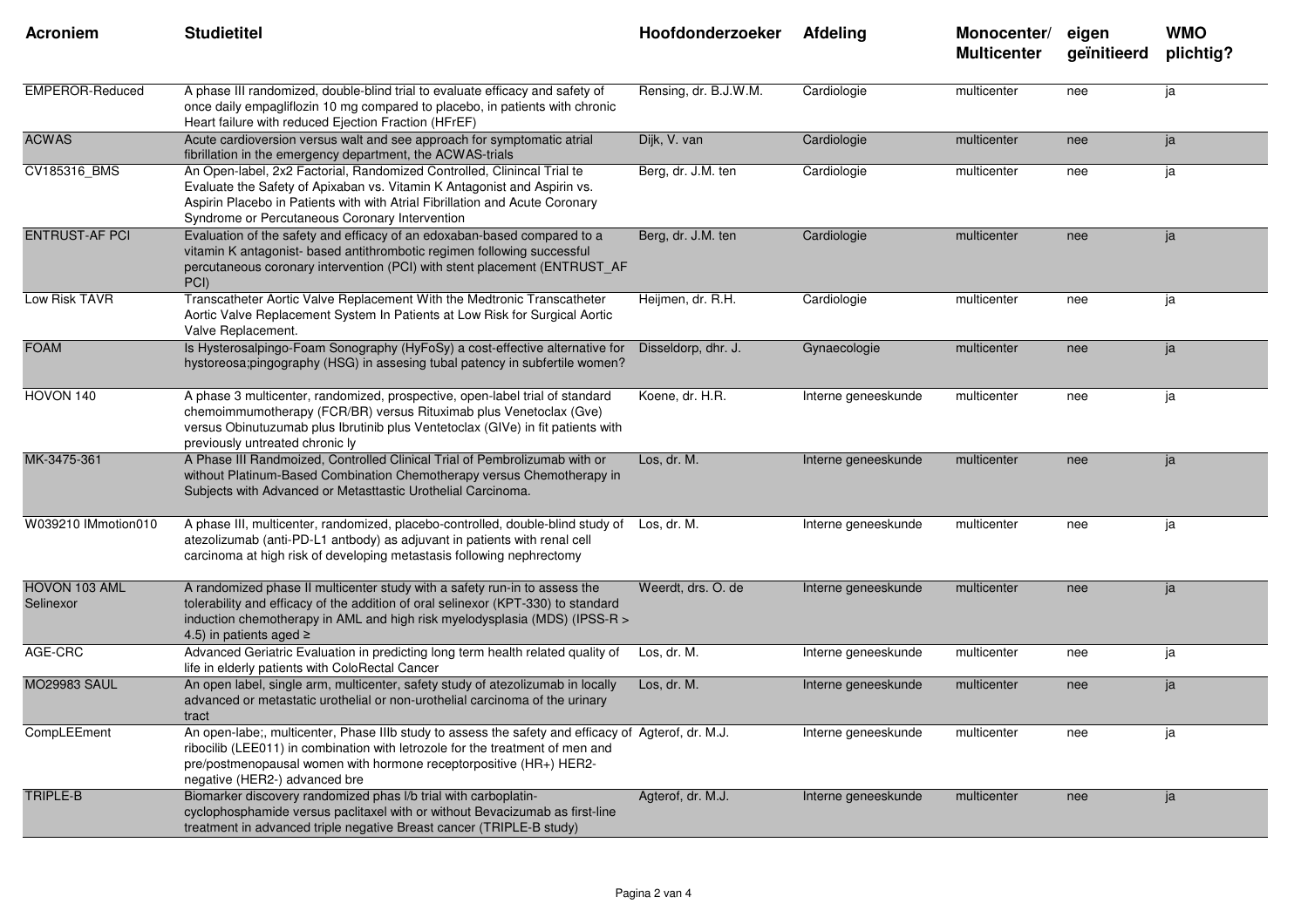| <b>Acroniem</b>      | <b>Studietitel</b>                                                                                                                                                                                                                                  | Hoofdonderzoeker                             | <b>Afdeling</b>        | Monocenter/<br><b>Multicenter</b> | eigen<br>geïnitieerd | <b>WMO</b><br>plichtig? |
|----------------------|-----------------------------------------------------------------------------------------------------------------------------------------------------------------------------------------------------------------------------------------------------|----------------------------------------------|------------------------|-----------------------------------|----------------------|-------------------------|
| CPCT-02              | Development of a platform for next-generation DNA sequencing based<br>personalized treatment for cancer patients: Protocol to obtain biopsies from<br>patients with locally advanced (incurable) or metastatic cancer (CPCT 02-<br>biopsy protocol) | Los. dr. M.                                  | Interne geneeskunde    | multicenter                       | nee                  | ja                      |
| <b>SEENEZ</b>        | Assesing the cost-effectiveness of withdrawing growth hormone treatment after<br>mid-puberty in adolescents with idiopathic isolated growth hormone deficiency                                                                                      | Hoorweg-Nijman, dr. J.J.G. Kindergeneeskunde |                        | multicenter                       | nee                  | ja                      |
| PRIEMA               | Optimizing primary vaccination schedule for premature infants"                                                                                                                                                                                      | Vlieger, dr. A.                              | Kindergeneeskunde      | multicenter                       | nee                  | ja                      |
| Swipe                | Clinical Trial to evaluate the Safety and Dose Response Using tje C2<br>CryoBalloon Swipre Ablation System for Treatment of Barret's Esophagus                                                                                                      | Weusten, prof. dr. B.L.A.M. MDL              |                        | multicenter                       | nee                  | ja                      |
| PreCaution           | Prevention of severe infectious complications after colorectal surgery using<br>antimicrobial decontamination of the digestive tract                                                                                                                | Vlaminckx, dr. B.J.M.                        | Medische Microbiologie | multicenter                       | nee                  | ja                      |
| <b>OAPAIN</b>        | Identification of inflammatory mediators in spinal liquor in relation to synovial<br>nerve sprouting and pain in osteoarthritis                                                                                                                     | Wolterbeek, dr. N.                           | Orthopedie             | multicenter                       | nee                  | ja                      |
| <b>BAM</b>           | Cost-effectiveness of a Non-degradable Urethral Bulking Agent as compared to Melick, dr. H.H.E. van<br>Mid-urethrale Sling surgery in woman with Stress Urinary Incontinence                                                                        |                                              | Urologie               | multicenter                       | nee                  | ja                      |
| <b>PROMISE</b>       | Platelet reactivity and post-operative myocardial injury after major non-cardiac<br>surgery (PROMISE                                                                                                                                                | Noordzij, dr. P.G.                           | Anesthesiologie        | monocenter                        | nee                  | ja                      |
| AMULET IDE           | AMPLATZER™ Amulet™ Left Atrial Appendage (LAA) Occluder Randomized<br><b>Controlled Trial</b>                                                                                                                                                       | Boersma, dr. L.V.A.                          | Cardiologie            | monocenter                        | nee                  | ja                      |
| E4RELIEF             | A multicentre Dose-Finding, Randomised, Double-blind, Placebo-Controlled<br>Study to Select the Daily Oral Dose of Estetrol (E4) for the Treatment of<br>Vasomotor Sypmtoms in Post-Menopausal Women                                                | Schagen van Leeuwen, dr. J Gynaecologie      |                        | monocenter                        | nee                  | ja                      |
| PERISCOPE 2          | Treatment of PERitoneal dissemination in Stomach Cancer patients with<br>cytOreductive surgery and hyperthermic intraPEritoneal chemotherapy: the<br>PERISCOPE II study                                                                             | Boerma, dr. D.                               | Heelkunde              | monocenter                        | nee                  | ja                      |
| <b>SUBSETS BOS</b>   | Cell subsets in blood as a biomarker for Bronchiolitis Obliterans Syndrome<br>(BOS)                                                                                                                                                                 | Schreurs, I.A.A.M.                           | Longziekten            | monocenter                        | nee                  | ja                      |
| Soluble FLT1         | Correlation between soluble FLT1 and clinical features of patients with<br>Herdeitary Hemorrhagic Telangiectasia                                                                                                                                    | Mager, dr. J.J.                              | Longziekten            | monocenter                        | nee                  | ja                      |
| CAIRO6               | Investigating the benefit of perioperative systemic therapy in patients<br>undergoing cytoreductive surgery with HIPEC for peritoneal metastases of<br>colorectal cancer: the multicentre, phase II-III, prospective, randomised<br>CAIRO6 study    | Wiezer, drs. M.J.                            | <b>MDL</b>             | monocenter                        | nee                  | ja                      |
| <b>REPEAT</b>        | Reproducibility and rEliability of Perfusion angiography and prEdiction of wound Heuvel, D.A.F. van den<br>heAling in criTical limb ischemia                                                                                                        |                                              | Radiologie             | monocenter                        | nee                  | ja                      |
| <b>DOMESTICO</b>     | Dutch nOcturnal and hoME dialysis Study To Improve Clinical Outcomes                                                                                                                                                                                | Vincent, dr. H.H.                            | Interne geneeskunde    | multicenter                       | nee                  | nee                     |
| <b>MORPHEUS</b>      | A prospective, single-arm, multi centre, observationale, real world registry to<br>evaluate safety and performance of the BioMime™ Morph Sirolimus Eluting<br>Coronary Stent System for very long coronary lesions                                  | Agostoni, dr. P.                             | Cardiologie            | monocenter                        | nee                  | nee                     |
| POPular AGE registry | Registry of elderly patients with non-ST-elevation myocardial infarction:<br>POPular AGE registry.                                                                                                                                                  | Berg, dr. J.M. ten                           | Cardiologie            | monocenter                        | nee                  | nee                     |
| Emphasis             | Responsiveness of the Cambridge Pulmaonary Hypertension Outcome Review Post, dr. M.C.<br>(Camphor)                                                                                                                                                  |                                              | Cardiologie            | monocenter                        | nee                  | nee                     |
| <b>CIEDS ECV</b>     | The need for immediate interregation of cardiac inplantable elctronic devices<br>after external electriacal cardioversion                                                                                                                           | Balt, dr. J.C.                               | Cardiologie            | monocenter                        | nee                  | nee                     |